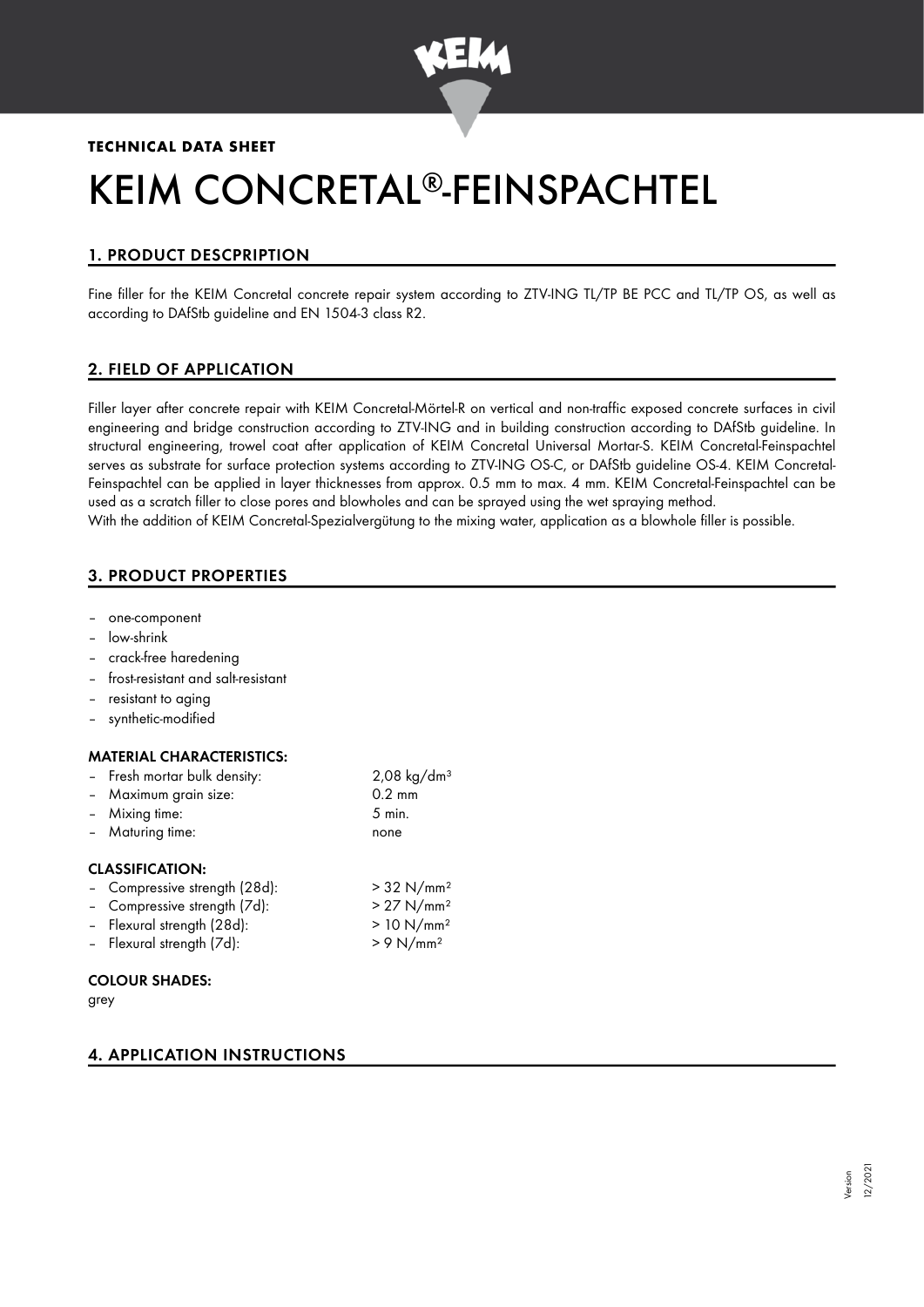#### SUBSTRATE PREPARATION:

The substrate must be clean, sound, open-pored and absorbent. It must be dust-free and load-bearing. Roughen dense, smooth substrates. Remove dirt, cement slurries and non-load-bearing layers by blasting (for explanations, see ZTV-ING Part 3 Section 4 Tab. 3.4.2, Preparation of the concrete substrate). The surface tensile strength of the substrate must comply with the relevant technical regulations ZTV-ING or Rili-SIB. Depending on the absorption behaviour, the substrate must be prewetted from approx. 2 hours prior to application of KEIM Concretal-Feinspachtel. The substrate should be matt damp but not saturated with water, avoid standing water.

#### APPLICATION CONDITIONS:

Ambient and substrate temperature during application and drying from ≥ 5 °C to ≤ 30 °C. Do not apply in direct sunlight or on sun-heated substrates. Protect surfaces from direct sun, wind and rain during and after application.

#### PREPARATION OF MATERIAL / MIXING & CONVEYING:

Add KEIM Concretal-Feinspachtel to an initial amount of 4,3 - 4.5 l of clean water per bag and mix until homogeneous with a compulsory mixer or

slow-running stirrer for approx. 5 min.. Mixing by hand is not allowed. Water addition depends on temperature conditions: low temperature = low water requirement

high temperature = higher water requirement

#### APPLICATION

Apply the mixed KEIM Concretal-Feinspachtel with a trowel in layer thicknesses from approx. 0.5 mm to max. 4 mm. In case of full filling, apply max. layer thickness per working cycle 2 mm. For larger pores and cavities, apply a scratch coat to close the roughness (with a hard rubber trowel). KEIM Concretal-Feinspachtel can also be used without surface application as a scratch filler to close pores and cavities. Screw pumps with variable delivery rates are particularly suitable for wet spraying. When used as a blowhole slurry, the addition of KEIM Concretal-Spezialvergütung (special hardener) to the mixing water is required: 25 kg dry filler is mixed with 4.50 l water mixed with 1.5 l KEIM Concretal-Spezialvergütung (special hardener). For very fine fillers, the addition of KEIM Concretal-Spezialvergütung (special hardener) is recommended (for 25 kg dry filler: 3.50 l water +1 l special mortar). (See technical data sheet KEIM Concretal-Spezialvergütung (special hardener)). After applying the filler, the surface is smoothed with a trowel and rubbed down with a dry soft sponge or felt plane. In case of spray application, the surface can also be left rough as a result of spraying. Stiffened filler must not be diluted with water or mixed with fresh KEIM Concretal-Feinspachtel.

Special instructions: When working according to ZTV-ING, only whole containers may be used. The curing time prescribed for the repair mortar may be interrupted for application of the KEIM Concretal-Feinspachtel. After completion of the trowelling process, the curing time of 5 days must be observed, e.g. by direct covering (masking with foil) or spraying with water (see ZTV-ING).

KEIM Concretal-Feinspachtel is tested according to ZTV-ING.

| <b>Temperature</b><br>conditions | Processing times under different temperature<br>conditions | Time<br>units |  |  |  |  |
|----------------------------------|------------------------------------------------------------|---------------|--|--|--|--|
| at + $5^{\circ}$ C               | 60                                                         | minutes       |  |  |  |  |
| at + 20 $^{\circ}$ C             | 45                                                         | minutes       |  |  |  |  |
| at + $30^{\circ}$ C              | 30                                                         | minutes       |  |  |  |  |

#### WORKING TIMES:

#### CONSUMPTION:

approx. 1,75 kg/m² per mm for full-cover skim coating approx. 0,8 - 1,5 kg/m² bei Kratzspachtelung (abhängig vom Porenvolumen)

These material consumption values are guide values for smooth substrates. Exact consumption values must be determined by means of test areas.

#### CLEANING OF TOOLS:

Clean tools, machines and mixers immediatley after use with water. In hardened state only a mechanical removal is possible.